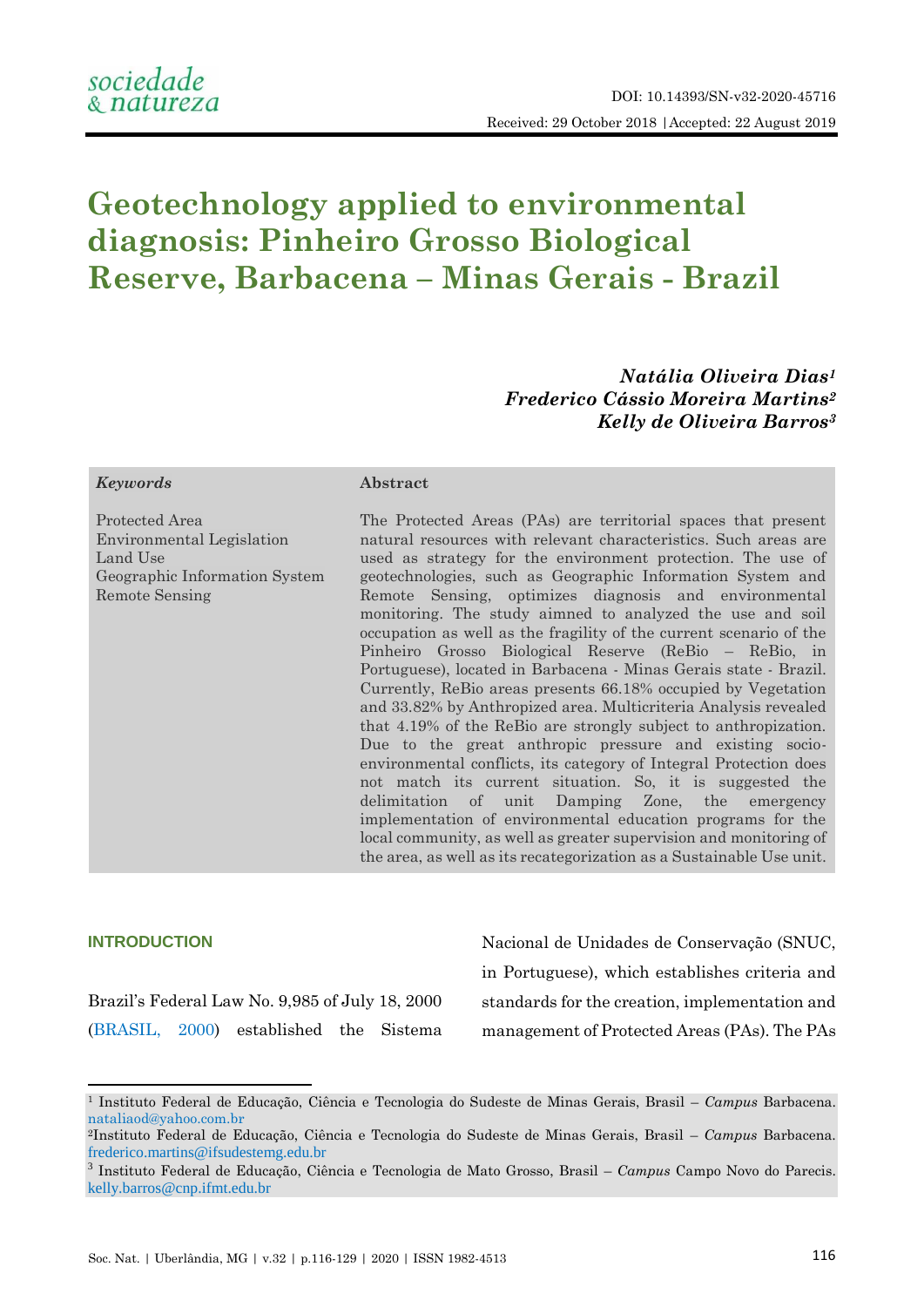are spaces in the Brazilian territory where their natural resources have relevant characteristics, legally delimited by the public power. The purpose of these areas is conservation, under special management regime, to which adequate guarantees of protection apply [\(BRASIL, 2000\)](#page-11-0).

The SNUC, if effectively implemented, contributes to the protection of nature and the conservation of biodiversity in the national territory [\(RIBEIRO et al., 2010\)](#page-12-0). However, Brazil faces difficulties in managing environmental issues. The attempt to update the Forest Code with the improper exploitation of natural resources in the Brazilian territory – mainly in the Amazon, and the government's inefficiency in compliance with the law, are examples that illustrate this scenario. The repeal of the former Forest Code (Federal Law No. 4,771/1965) [\(BRASIL, 1965\)](#page-11-1) and the approval of Federal Law No. 12,651/2012 [\(BRASIL, 2012\)](#page-11-2) evidenced significant environmental setback and a situation of legal uncertainty in the country [\(BARROS, 2016;](#page-11-3) [BRASIL, 1965;](#page-11-1) [2012;](#page-11-2) [GOMES; MARTINELLI,](#page-12-1)  [2012\)](#page-12-1). This softening of protection of native vegetation areas reinforces the existing political-economic bias to the detriment of maintaining environmental integrity [\(SANTOS, 2012\)](#page-12-2).

Although the creation of SNUC is considered a progress in the Brazilian environmental legislation, it is possible to observe by the works of Bellinassi et al. [\(2011\)](#page-11-4), Gonçalves et al. [\(2011\)](#page-12-3), Silva et al. [\(2006\)](#page-12-4), Simon [\(2001\)](#page-12-5), Terra and Rozely [\(2011\)](#page-12-6) that only the successive creation of PAs does not guarantee the fulfillment of the goals and plans stipulated by law and that, in most cases, such units end up being poorly managed [\(DOUROJEANNI; PÁDUA, 2001\)](#page-11-5). Thus, the creation of PAs itself is not enough to protect the natural and cultural heritage of a nation [\(DEBETIR, 2006\)](#page-11-6), and its effective implementation and enforcement are required [\(FARIA, 1997\)](#page-12-7).

In the municipality of Barbacena, located in Minas Gerais, Brazil, the Municipal Law No. 2,250 of November 30, 1987 created the Pinheiro Grosso Biological Reserve (ReBio, in Portuguese), which belongs to the PAs Integral Protection Group [\(BARBACENA, 1987\)](#page-11-7). This ReBio has demanded essential attention regarding its control. Its location is strategic for the protection of fauna and flora, as it is inserted in the devastated Atlantic Forest biome, and is located in one of the headwaters of Rio das Mortes, belonging to the Rio Grande basin. Despite its ecological relevance, this PAs is under significant anthropic pressure and presents elementary problems in its management.

The Geographic Information System - GIS, Digital Cartography, Remote Sensing and the Global Positioning System - GPS are widely used in environmental studies. Several authors, including the PAs researchers, have used these geotechnologies to assist in the management, implementation, delimitation, zoning, management, planning and supervision, optimizing the diagnosis and monitoring of these areas [\(ARAGÃO; DUARTE,](#page-11-8)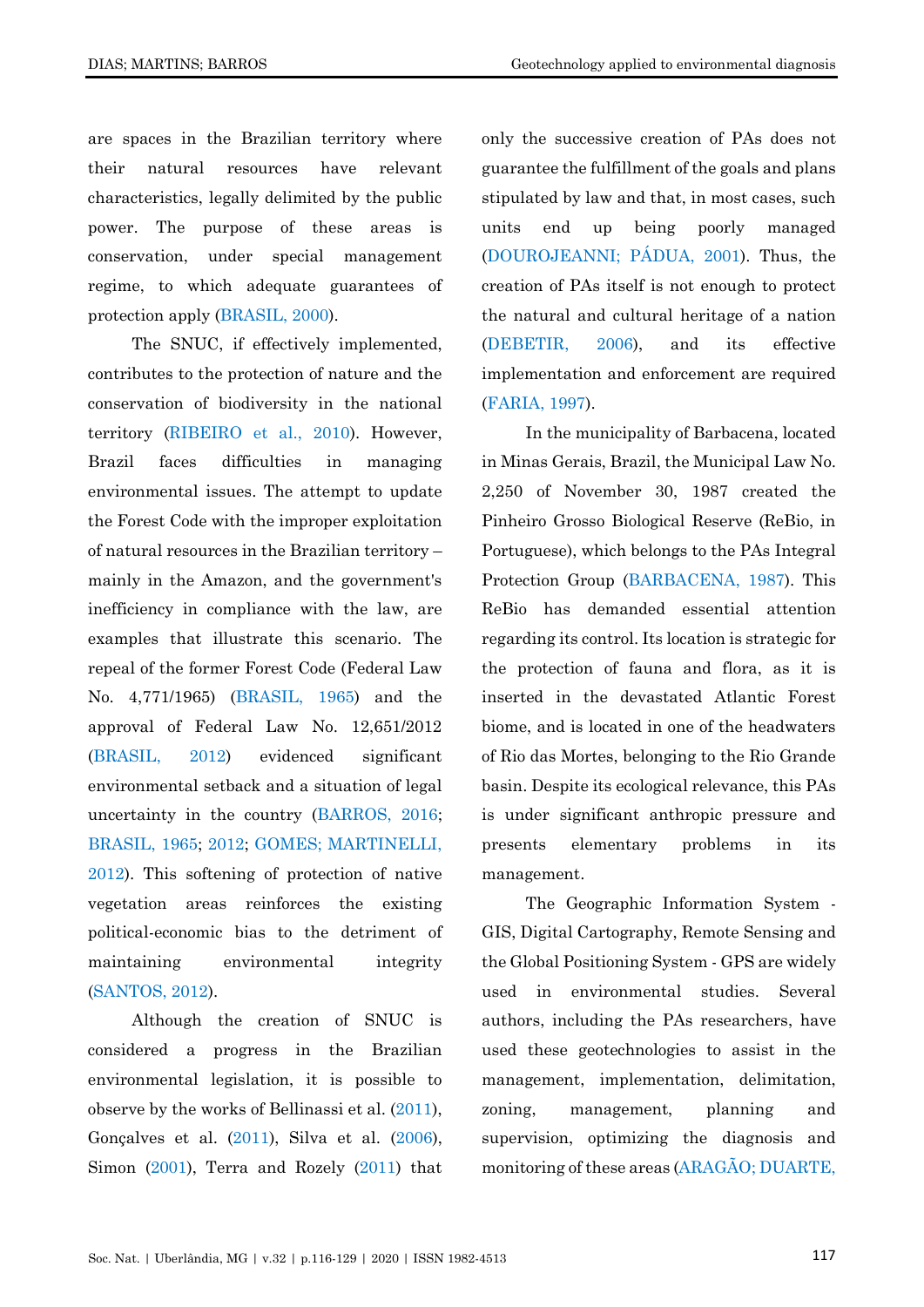[2016;](#page-11-8) [BALDWIN et al., 2014;](#page-11-9) [KHANDAY;](#page-12-8)  [JAVED, 2016;](#page-12-8) [REIS; COSTA, 2017;](#page-12-9) [VENTICINQUE et al., 2016\)](#page-13-0).

In this sense, this study aimed to characterize the current uses of Pinheiro Grosso ReBio using geotechnologies and to present its vulnerability to anthropization.

### **MATERIAL AND METHODS**

The Pinheiro Grosso ReBio is located in Barbacena - MG, in the Pinheiro Grosso District (Map 1), between latitude 21° 15' South and longitude 43° 45' West, this ReBio covers an area of 479 hectares (ha), with an average altitude of 1,126 m.

The delimitation of the study area was based on information from the Management Plan and documents related to the PAs, consultations with municipal agencies and on-site visits. A navigation device (Garmin® *eTrex* 30 GPS signal receiver) was used in on-site visits. The coordinates of the study area were initially processed in a spreadsheet and later in ArcGIS software, version 10.5.1. The coordinate and reference systems adopted were, respectively, the Geographic Coordinate System and the Geocentric Reference System for the Americas, Datum - SIRGAS 2000. The coordinates were processed in the ArcGIS ArcMap component through the Projections and Transformations - Define Projection tool contained in the Data Management Tools module.

#### *Study Area Delimitation*



Map 1 - Location of Pinheiro Grosso Biological Reserve, Barbacena-Minas Gerais.

Org.: from the Author, 2019.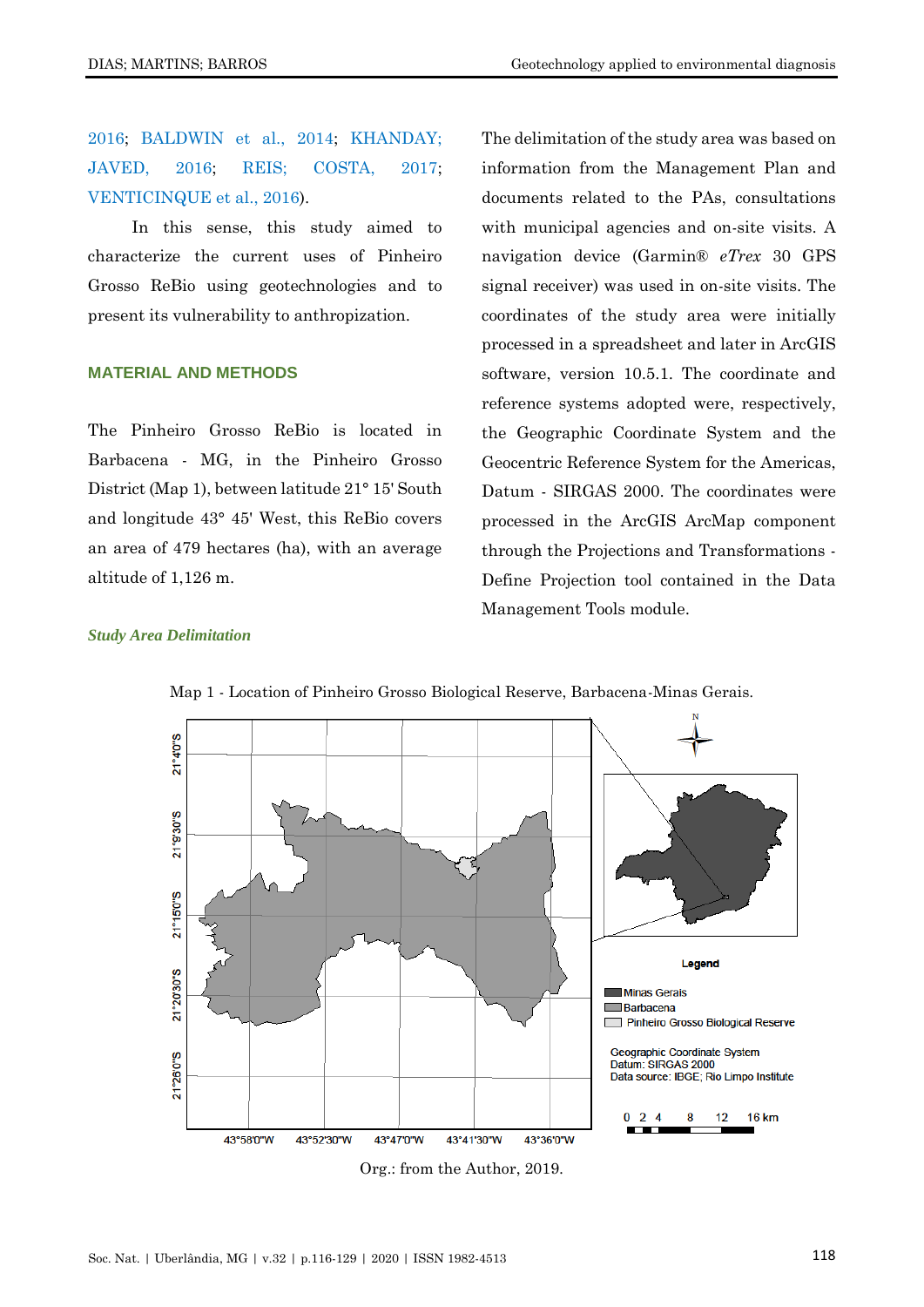### *Obtaining and Classifying Digital Images*

The study area was characterized by the classification of high-resolution digital images, which are spatial resolution in multispectral mode (Blue, Green, Red and Near Infrared) of 2.0 m to nadir, available by ArcGIS software in the DigitalGlobe/Esri collection, coming from the satellite: GeoEye/Multispectral sensor.

The image was processed and the area of interest extracted using ReBio polygonal coordinates as reference. In this process, the ArcMap component was used through the Extraction - Extract by Mask tool, contained in the Spatial Analyst Tools module.

To determine the classes, the Supervised Classification Method was adopted. The classifier used was Maximum Likelihood. Two classes were determined: 1) Anthropized area, corresponding to human occupation, such as houses, streets, bare soil, cropland or pasture; e 2) Vegetation**,** referring to those areas formed by native or planted vegetation, since the classifier was not able to differentiate them. From training samples, the process was performed using the Image Classification tool, found in Toolbars, of the Spatial Analyst module.

#### *Thematic map generation and Multicriteria Analysis*

The Multicriteria Analysis (MA) was guided by Hierarchical Weight Analysis (HWA), a method developed by Thomas Saaty (1978). This methodology assists in assigning the weights of information plans to determine their influence on each of the established criteria [\(MOURA,](#page-12-10) 

[2007\)](#page-12-10).

Therefore, the data were organized and processed in a GIS environment, through the establishment of criteria. The weights associated with the criteria were assigned based on their level of influence on the environmental weakening (Table 1).

**Table 1** - Weights assigned to influence levels for Multicriteria Analysis.

| Weight | Influence level on                |
|--------|-----------------------------------|
|        | environmental weakening           |
|        | Little                            |
| 2      | Low                               |
| 3      | Average                           |
|        | Strong                            |
| 5      | Very Strong                       |
|        | Source: Adapted from MOURA, 2007. |

aapted from MOURA, 2007. Buffers were generated for the servitude zones contained within the PAs, standardized by each company, being: 60 m from the cleaning strip of Minas Gerais Energy Company (CEMIG), for voltages above 345 Kv; 20 m to the Brazilian Oil Pipeline SC (PETROBRAS) and 15 m to the MG-132 Highway. Such areas, as well as the area occupied by the community inside the ReBio received the highest weight in the MA, Weight 5. This attribution was justified by the fact that these areas already have consolidated anthropogenic occupation and, consequently, present, in the surrounding areas, a greater vulnerability to environmental

To extract the slope a Digital Elevation Model (DEM) was generated from Shuttle Radar Topography Mission (SRTM) data. The interpolator used was Topo to Raster, located in the Spatial Analyst Tools - Interpolation

change (Table 2).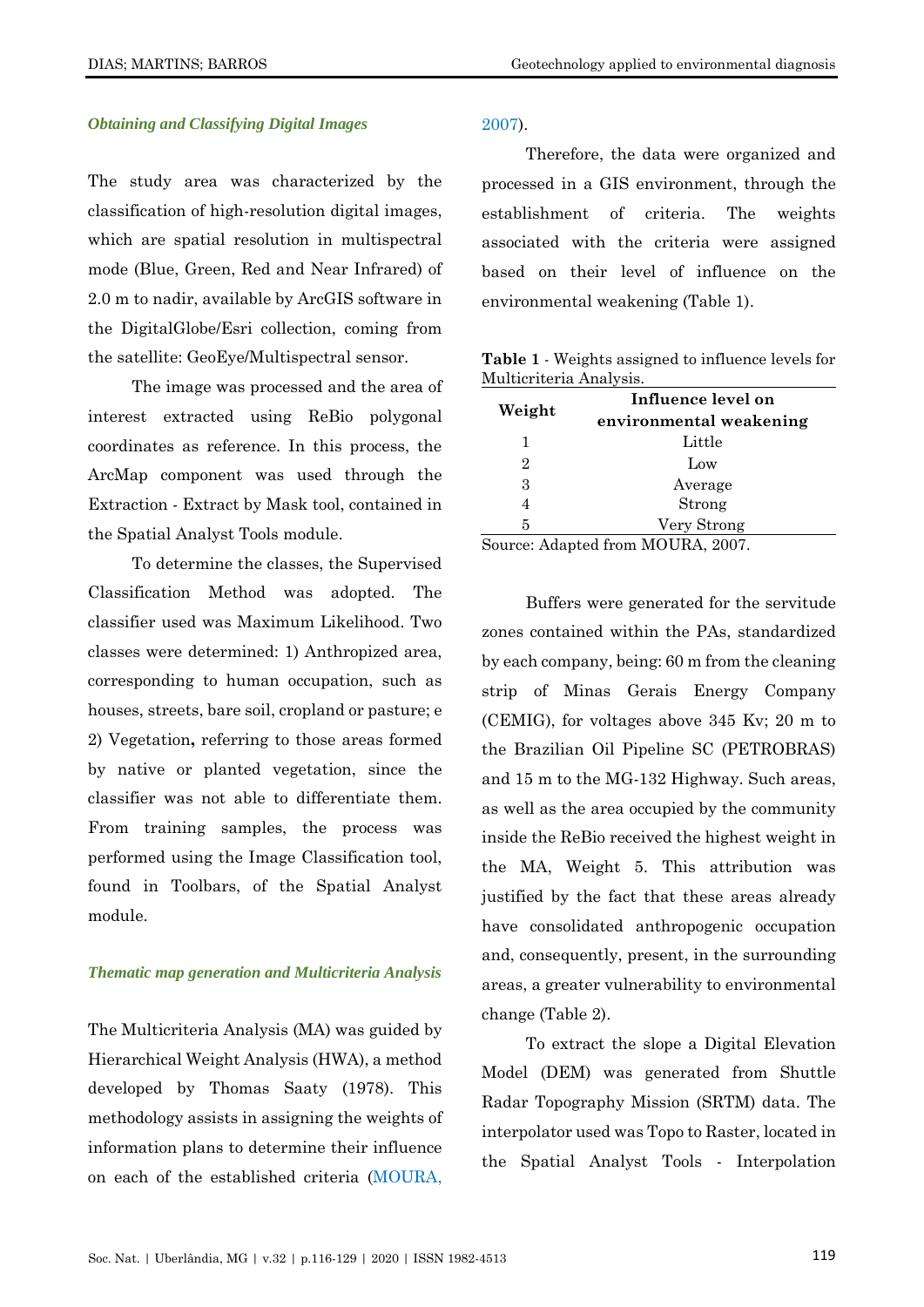module. Later, through the Reclassify tool, the slope was extracted from DEM. Areas with slopes below 20º were selected and, in MA, assigned to them Weight 4, because they are areas of preferential occupation of both the population for housing and agricultural activity. Through this same justification, Weight 5 was assigned to the Hydrography criterion. This criterion adopted a 30m buffer from existing watercourses (Table 2).

**Table 2** - Weights according to influence by analysis of influence levels.

| Criterion        | Weight |  |
|------------------|--------|--|
| Anthropized Area | 5      |  |
| <b>CEMIG</b>     | 5      |  |
| Slope            | 4      |  |
| Pipeline         | 5      |  |
| Hydrography      | 5      |  |
| Highway          | 5      |  |
| Vegetation       |        |  |

Org.: from the Author, 2019.

Regarding vegetation, it received Weight 1, with a level of influence characterized in "Little," in view of both the Atlantic Forest Law (Federal Law No. 11,428, of December 22, 2006) that protects the remnants of this biome as well as the own purpose of a ReBio. Thus, among all classes, vegetation is the least vulnerable to environmental change (Table 2). All these weights were assigned using the Reclassify tool.

Then, using the Weighted Overlay tool of the Spatial Analyst module, the criteria were weighted overlapping according to the predefined weights. Thus, a map with the classes: High anthropization risk, Low

anthropization risk and Anthropized area was generated. At this stage, all infrastructures and the area occupied by the community were identified through photointerpretation.

# **RESULTS AND DISCUSSIONS**

From the delimitation made, Pinheiro Grosso ReBio has 479 ha. It is noteworthy that there is no official document formalizing the limits of this ReBio. This fact shows the precariousness of information about the unit, since the delimitation of a PAs is something elementary for any action to be taken, including its own creation.

Of the 479 ha of Pinheiro Grosso ReBio, 66.17% (317 ha) correspond to the Vegetation class and 33.82% (162 ha) to the Anthropized Area class (Map 2). Considering these values, it is possible to assume the great anthropic pressure and the numerous socioenvironmental conflicts that exist in ReBio. Biological Reserves, as they belong to the most restrictive category of SNUC, do not allow the exploitation of their natural resources or even housing within their limits.

Most of the district's population is within the unit, occupying an area of 41.55 ha, representing 8.67% of the total area (Map 3). Although the Buffer Zone (BZ), correspond to an area that aims to minimize negative impacts on the unit, such an area has not yet been established for Pinheiro Grosso ReBio. It is worth highlighting that, like the interior of a PAs, the BZ also has specific rules and restrictions regarding the development of human activities. Either inside or within a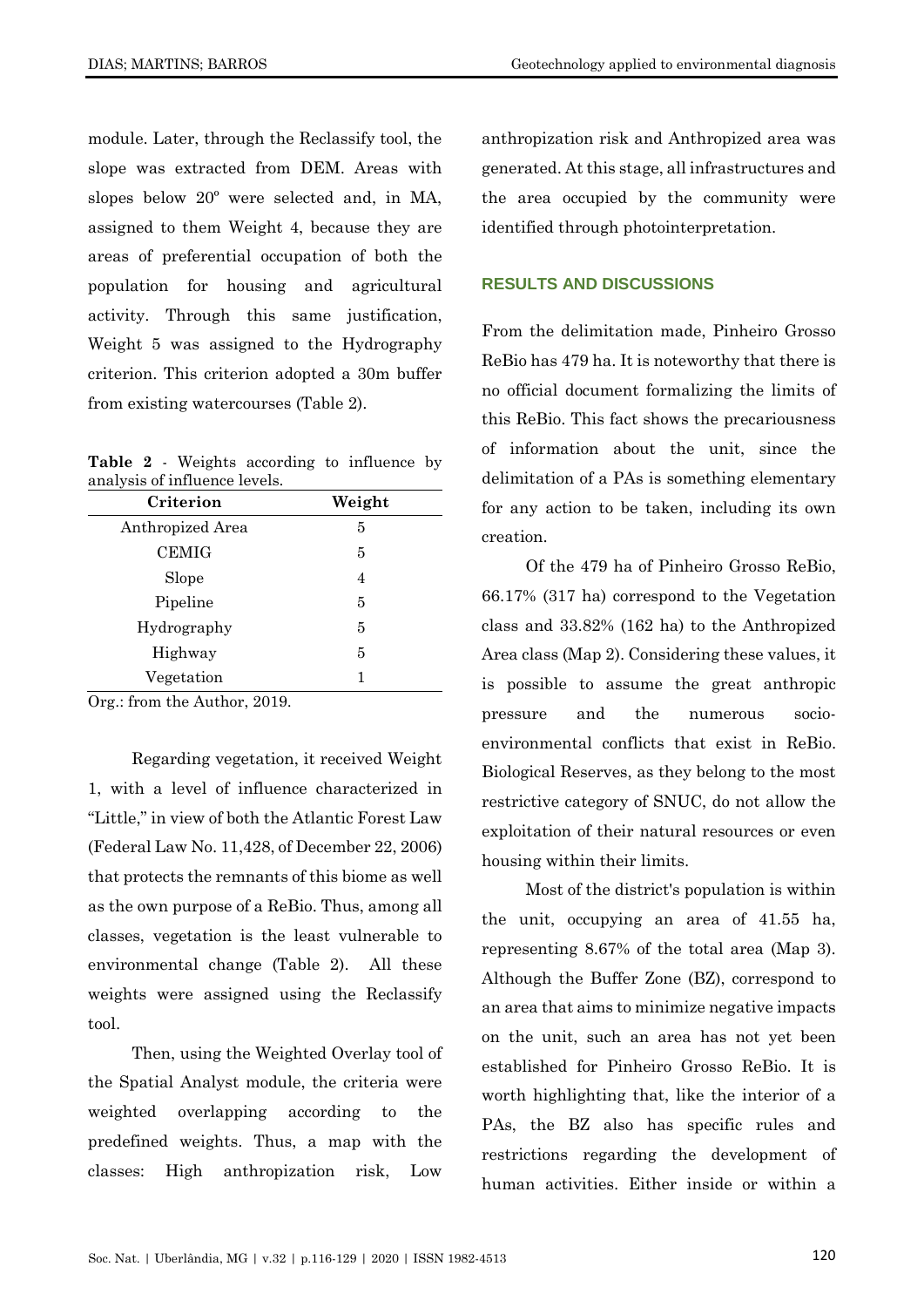ReBio range that corresponds to a potential BZ of the unit, there are several private properties, with the predominance of pastures, which would also lead to conflicts when defining the BZ (Map 3). In this context, it is worth mentioning that, although the Pinheiro Grosso ReBio Management Plan was created only in 2006 and is not yet being implemented, the SNUC determines that the BZ can be defined at the creation of the unit or later (art. 23, § 2)

### [\(BRASIL, 2000\)](#page-11-0).

In another perspective it's possible to analyze in Map 3 is the fragmentation of native vegetation near the Pinheiro Grosso ReBio. However, it is possible to notice large fragments of forest even already connected to the unit, as well as other very close fragments with great connection potential.





Org.: from the Author, 2019.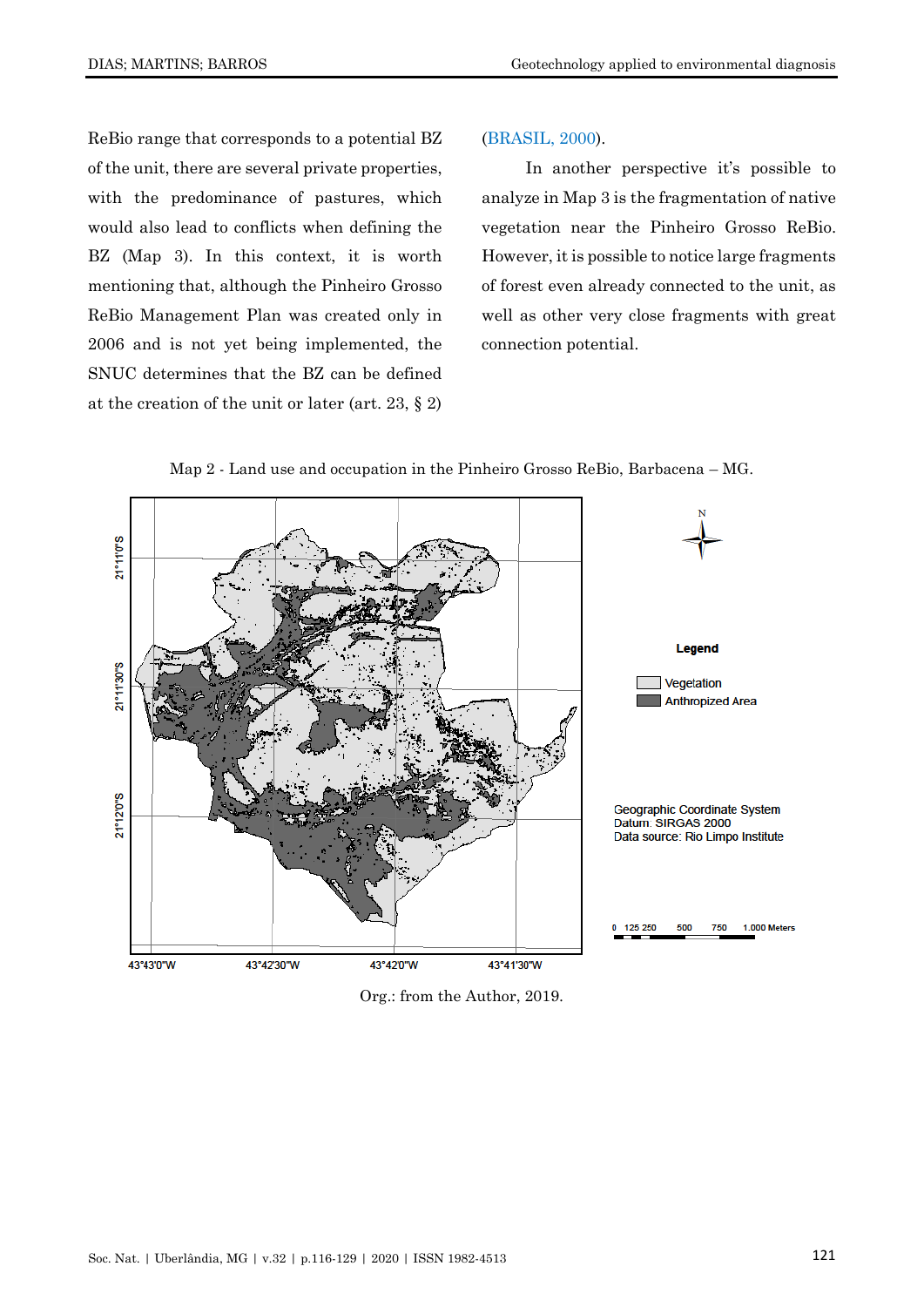

Map 3 – Satellite image of the Pinheiro Grosso Biological Reserve, Barbacena - MG and the surrounding area.

Org.: from the Author, 2019.

Other PAs have also demonstrated cases of land use and occupation conflicts, such as those found at Pinheiro Grosso ReBio. An example can be demonstrated by the work of Santiago et al. [\(2007\)](#page-12-11) in a study carried out at ReBio Mata do Poço D'anta, located in Juiz de Fora (Minas Gerais state), where the existence of conflicts within the unit was pointed out, with paved roads, a soccer field, a City Hall concrete factory and a seedling nursery, making it difficult to manage. Barros and Barbosa [\(2015\)](#page-11-10) reported the situation of Gurupi ReBio (Maranhão state) that, in addition to suffering from the low volume of studies and information available, such as the PAs studied in this work, it has a high rate of deforestation,

as indicated by the Report on Deforestation and Climate Change between 2000 and 2004. Iwama et al. [\(2014\)](#page-12-12), in a study carried out in the Pedra Branca State Park (Rio de Janeiro state), identified the increase of housing and people over the years, with upper and lower class residents and the development of agriculture within the park boundaries. In Rio Grande do Sul state, Flores et al. [\(2009\)](#page-12-13) presented, among other aspects, the issue of land use conflicts in the Lagoa do Peixe National Park and the Tupancy Municipal Natural Park. Activities such as agriculture, extensive livestock, fishing, afforestation with exotic vegetation (pine), uncontrolled tourism and the urbanization associated with real-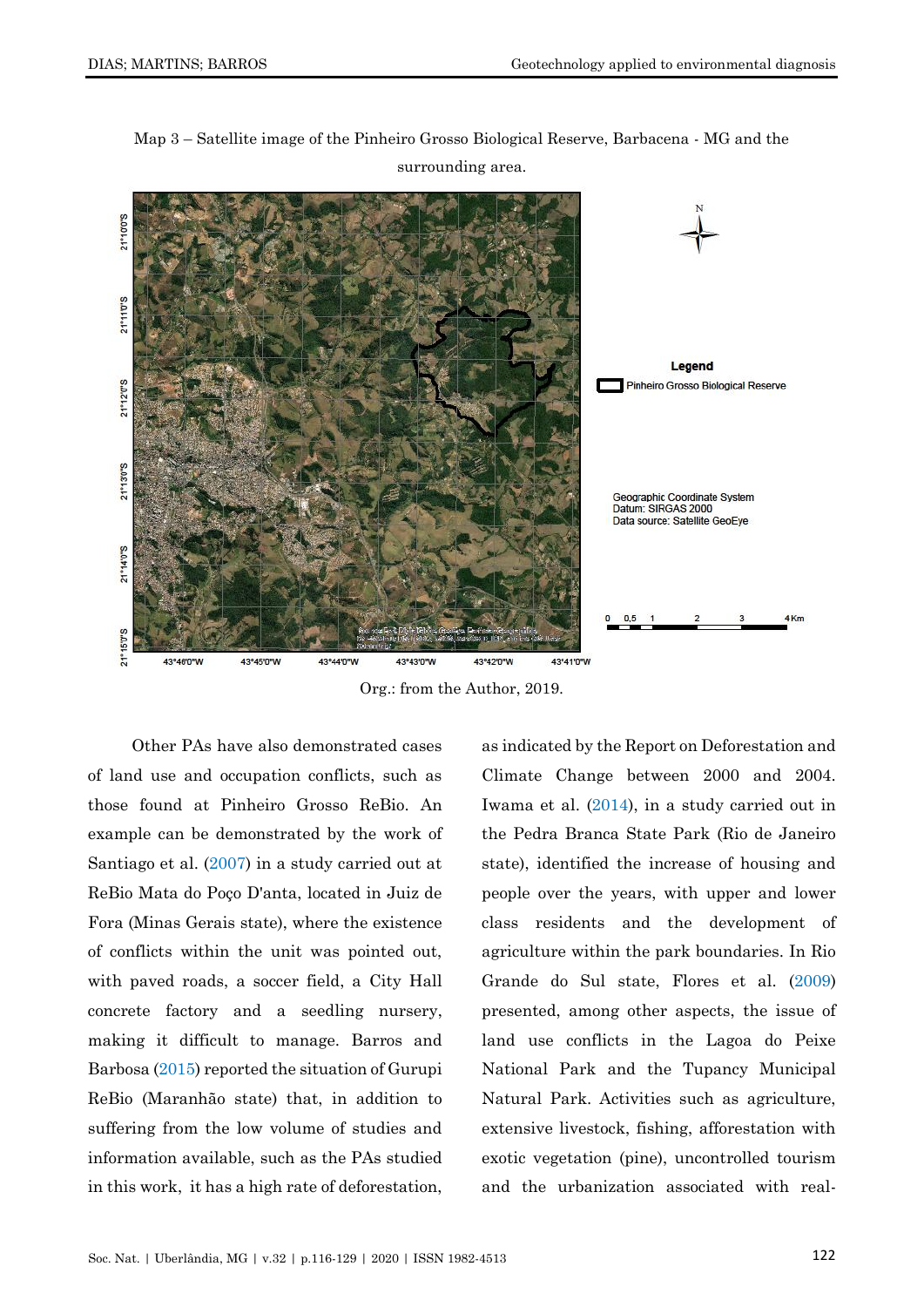estate pressure were pointed by the authors as responsible for generating conflicts in these units that are also Integral Protection.

In the case of Pinheiro Grosso Rebio, although more than 60% of the unit corresponds to vegetation, it his whole class is not equivalent to native vegetation, given the existence of planted forests within its limits (Table 3, Map 4).

**Table 3** - Infrastructures within Rebio and their respective areas.

| Infrastructures              | Area  | Total area |
|------------------------------|-------|------------|
|                              | (ha)  | (%)        |
| Barbacena's Farm             | 33,14 | 6,91       |
| <b>CEMIG</b>                 | 20,44 | 4,26       |
| João XXIII Foundation        | 11,85 | 2,47       |
| Former UFV Fruit<br>Station  | 11,52 | 2,34       |
| Pipeline                     | 4,68  | 0,97       |
| Barbacena's Plant<br>Nursery | 4,15  | 0.86       |
| <b>CRESCEP</b>               | 3,35  | 0,69       |
| Highway MG 132               | 3,22  | 0,67       |
| <b>IEF Forest Nursery</b>    | 3,07  | 0,64       |
| Workers Unions               | 3,00  | 0,62       |
| Disabled dump                | 1,21  | 0,25       |
| <b>TOTAL</b>                 | 99,63 | 100        |

Org.: from the Author, 2019.





Org.: from the Author, 2019.

The occupation of areas by private agencies within the unit has intensified its fragmentation, causing degradation and damage to the conservation of local nature. However, the fact that it is a public utility activity should require even more attention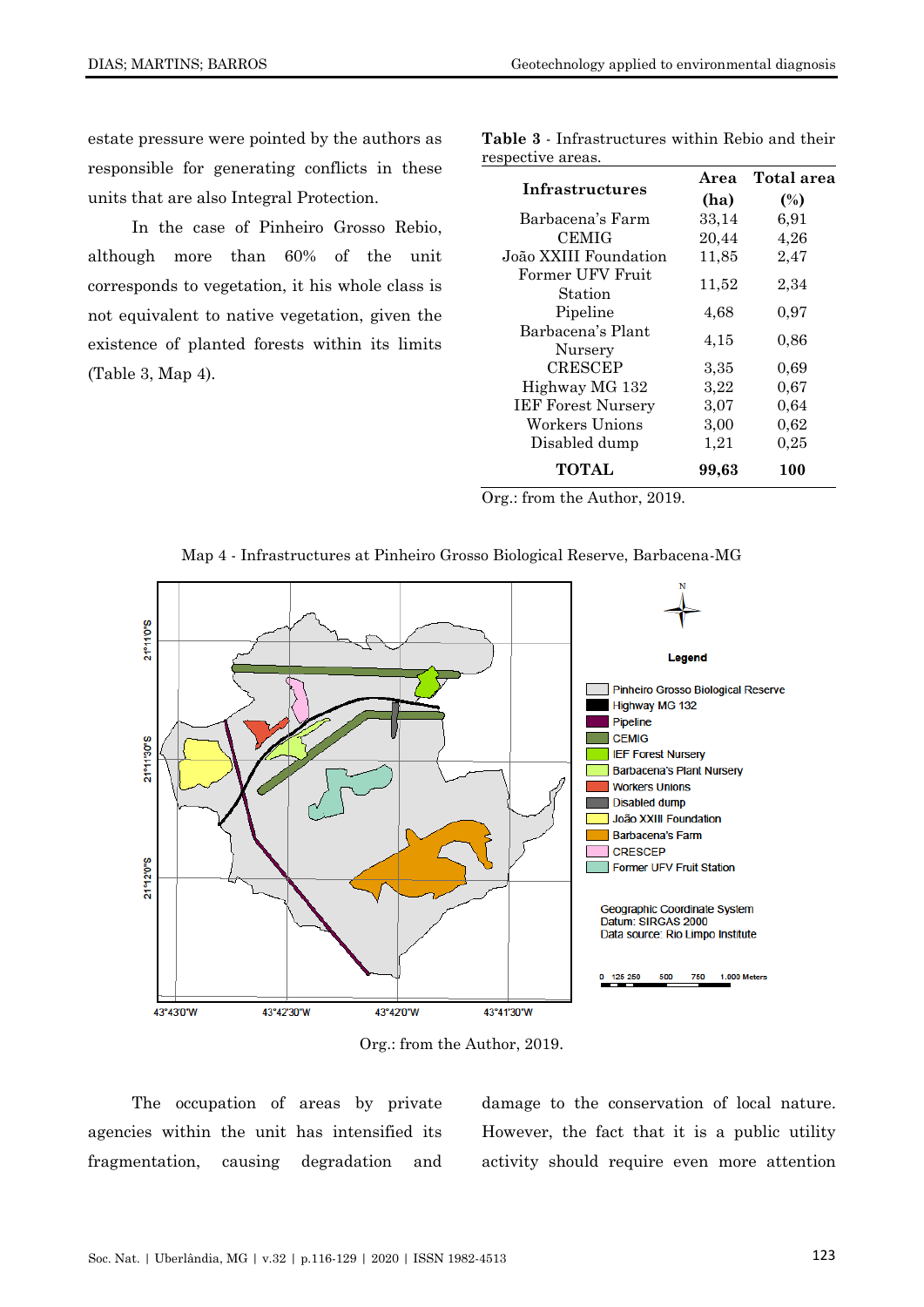from managers regarding the management methods adopted, as this may serve as a justification for the local population to exempt themselves from environmental responsibilities [\(CRUZ et al., 2013\)](#page-11-11).

Regarding the presence of resident families, either in the surroundings or even within the Pinheiro Grosso ReBio, many of them already resided at the site even before the creation of the reserve. Nevertheless, land irregularity is a reality of these families or those who occupied new areas, even after the creation of ReBio. Relocation and compensation for these families is a City Hall responsibility. However, given the difficulties faced by municipal management, it is unlikely that such measures will become effective, although they are the legal measures for such situation [\(SILVA; SILVA, 2014\)](#page-12-14). In this context, it is important to note that most Brazilian PAs, especially National Parks, Ecological Stations and Biological Reserves, have faced these land problems since their inception, a real challenge that accumulates and worsens over the years (ROCHA [et al., 2010\)](#page-12-15).

Given this complex scenario regarding the presence of residents, especially within the limits of a Integral Protection PAs, Coelho and Rezende [\(2016\)](#page-11-12) suggest that the expropriation of areas should be done before the establishment of the unit, based on planning, aiming to avoid subsequent conflicts between public and private authorities. According to these authors, the diffuse right to the ecologically balanced environment prevails over private property, that is, expropriation is

meant to safeguard environmental guarantees.

In this context, Pivoto [\(2019\)](#page-12-16) analyzed the land situation of the Serra do Cipó National Park (Minas Gerais state) and pointed out that, despite being created in 1989, there are still territorial conflicts between the government and the local population. The author point the case of the Lençois Maranhenses (Maranhão state) and Tumucumaque Mountains National Parks (Amapá and Pará states) where traditional populations are collaborators for the protection of biodiversity and not an obstacle to the protection of the country's natural heritage. In this sense, Flores et al. [\(2009\)](#page-12-13), although they consider the relationship of the local community with the PAs as delicate, they highlighted the importance of involving the population in the conservation process as well as the constant work of environmental education that must be carried out. In both PAs analyzed by these authors, the Tupancy Park and the Lagoa do Peixe Reserve (Rio Grande do Sul state), the importance of the participation of the local community was evidenced, either in the creation or conservation of nature. In addition, the authors also pointed to the need for continuous maintenance of the units, with monitoring of the areas as well as the development of scientific research. Barros and Barbosa [\(2015\)](#page-11-10) also highlighted environmental education as a relevant instrument in raising public awareness regarding the preservation of natural resources.

In the study by Santiago et al. [\(2007\)](#page-12-11) at Mata do Poço D´antas ReBio, Juiz de Fora (Minas Gerais state), the possibility of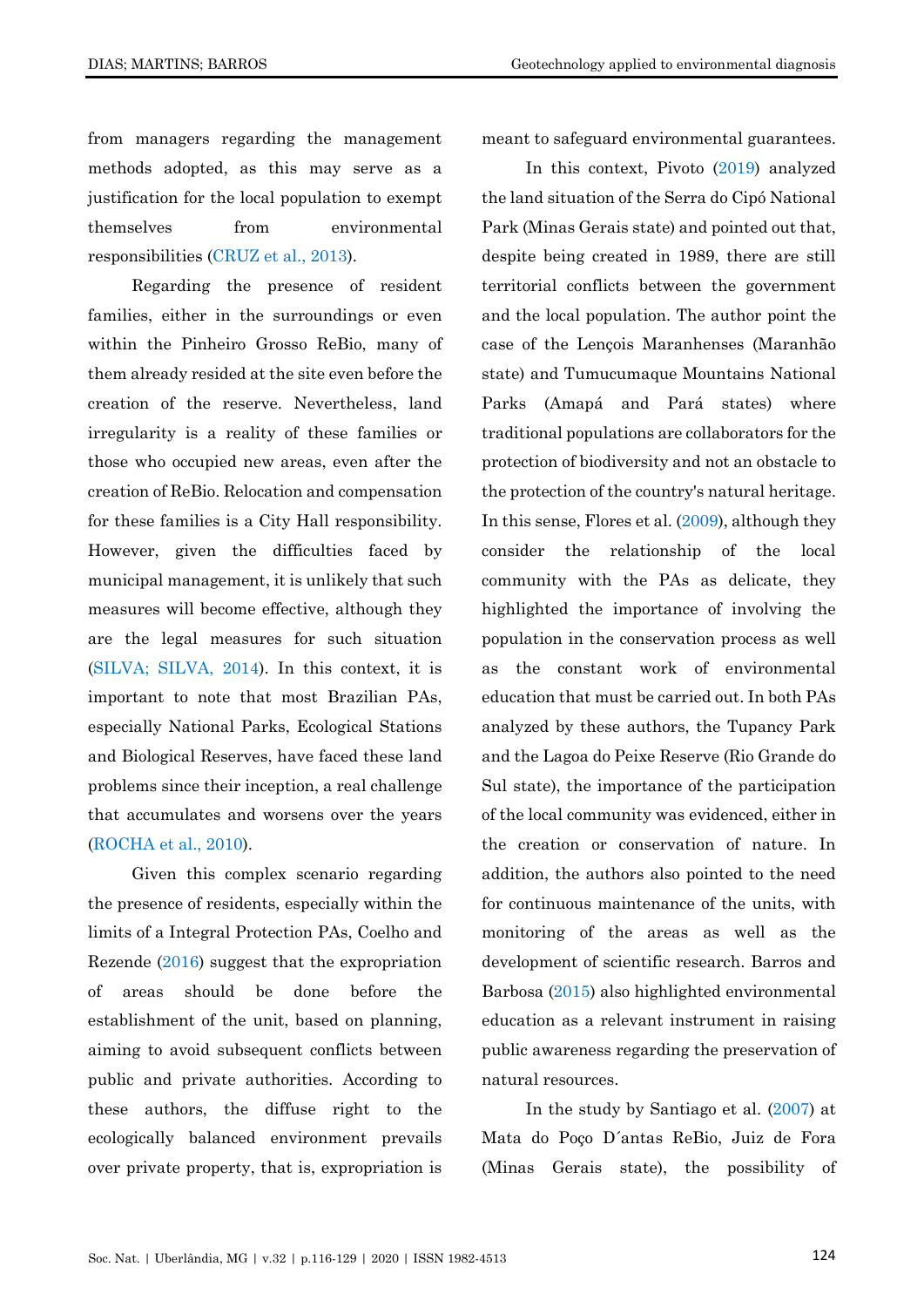reclassifying the unit to the Municipal Natural Park was raised, due to anthropic interference in the PAs, as previously mentioned. The authors pointed out that this other category is still a Integral Protection PAs, aimed at preserving natural ecosystems, with permission for use in the case of scientific research, environmental education activities in addition to recreation in contact with nature and ecological tourism. According to the authors, the unit's problems are not only solved by changing the PAs category, but with this initial change, the Management Plan becomes more flexible, allowing the legal integration of the community. Likewise, Silva and Silva [\(2014\)](#page-12-14), for Pinheiro Grosso ReBio, based on the analysis of interviews, the need to recategorize the unit so that it is possible to exploit natural resources in a sustainable manner, reconciling the right to property of traditional populations with environmental protection. Such a change becomes timely given the degree of anthropic interference in the unit and the complexity of the land issues intrinsic to the ReBio in question. Thus, given the reality presented by Pinheiro Grosso ReBio, it is pointed as fundamental and primordial for its management, the work of environmental education, especially to be carried out with neighboring communities so that there is the beginning of a process of awareness about conservation of the nature of unity.

With High risk were identified 20.1 ha of anthropic pressure, representing 4.19% of ReBio, while 317.43 ha (66.26%) with Low risk (Map 5). At this stage of the Multicriteria Analysis (MA), the anthropized area, identified by the photointerpretation method, had a value of 141.56 ha (29.55%). This value was different from that found by the classifier (162 ha), because the classifier identified pixels with a value close to that class, where possibly much of it corresponds to clearings inside the forest (Map 2). This fact also determines the robustness of the classification method that was able to identify these peculiarities, not visually detected by the photointerpretation method. When comparing Map 2 with Map 5, many of these pixels, not considered as an anthropized area in photointerpretation, were classified by MA as High risk. The justification for this difference is also supported by the use of criteria for the generation of results by the MA, which goes beyond just the spectral response of the target, used by the classifier.

Although the High risk class for anthropogenic pressure was apparently low (20.1 ha), it should be remembered that the PAs under analysis is a ReBio, from the Comprehensive Protection group.

Pina [\(2017\)](#page-12-17) used the MA in the elaboration of maps, in order to indicate the need to recover potential areas for the implementation of ecological corridors, demonstrating such an effective technique for environmental analyzes.

Thus, the result obtained with the Multicriteria Analysis for Pinheiro Grosso ReBio contributing to the knowledge of the areas that are most vulnerable to anthropic pressure, and this information is valuable to be used in an environmental zoning of the unit.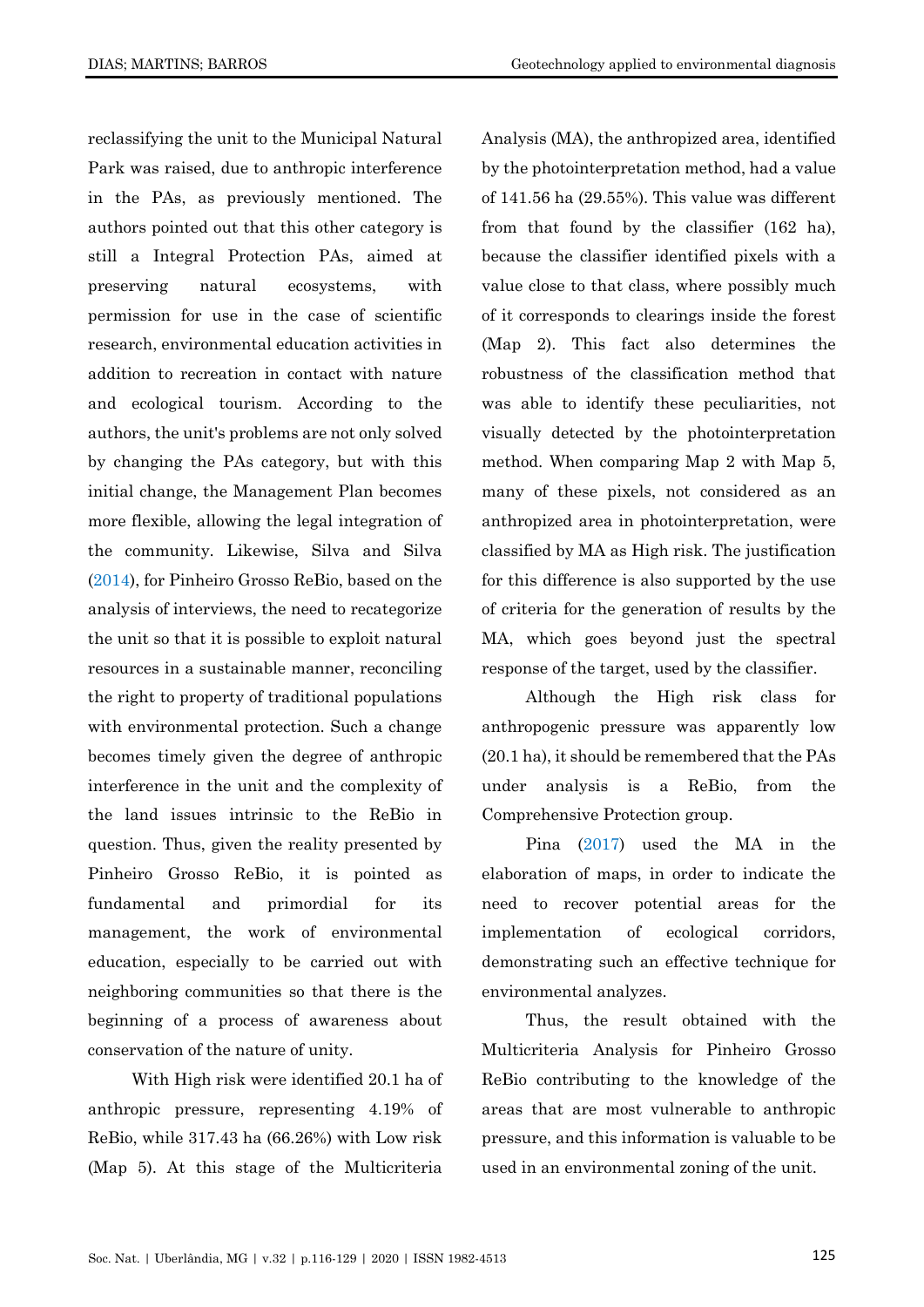

Map 5: Risk of Anthropic Presure at Pinheiro Grosso Biological Reserve, Barbacena-MG.

Org.: from the Author, 2019.

# **FINAL CONSIDERATIONS**

Although over 66% of this unit (317 ha), were classified as Vegetation, some of them do not correspond to native vegetation, but rather to planted eucalyptus forest. With regard to the remaining 35% of the ReBio area, approximately 160 ha, which correspond to areas already anthropized, it's necessary to consider the fact that a rural community falls within its limits and also in the bordering area, which tends to put the ReBio in question in a further situation to anthropic changes. Thus, in regard to land use and occupation, Pinheiro Grosso ReBio current scenario is alarming from the point of view of its preservation as a PAs belonging to the Integral Protection group. Such reality hinders the purpose of the

Biological Reserve category, which is the conservation of nature.

Although there are conflicts related to private property in the vicinity of ReBio, which areas correspond to a possible Damping Zone, it is suggested the official delimitation of this area for the unit.

Thus, emergency and continuous environmental education programs should be implemented throughout the district to which ReBio belongs. Thus, it is possible to transform the local population that has negatively impacted ReBio since its creation into an active population, participant and defender of the natural resources of this PAs.

The supervision and monitoring of the Pinheiro Grosso ReBio is essential to prevent new occupations of the population or any other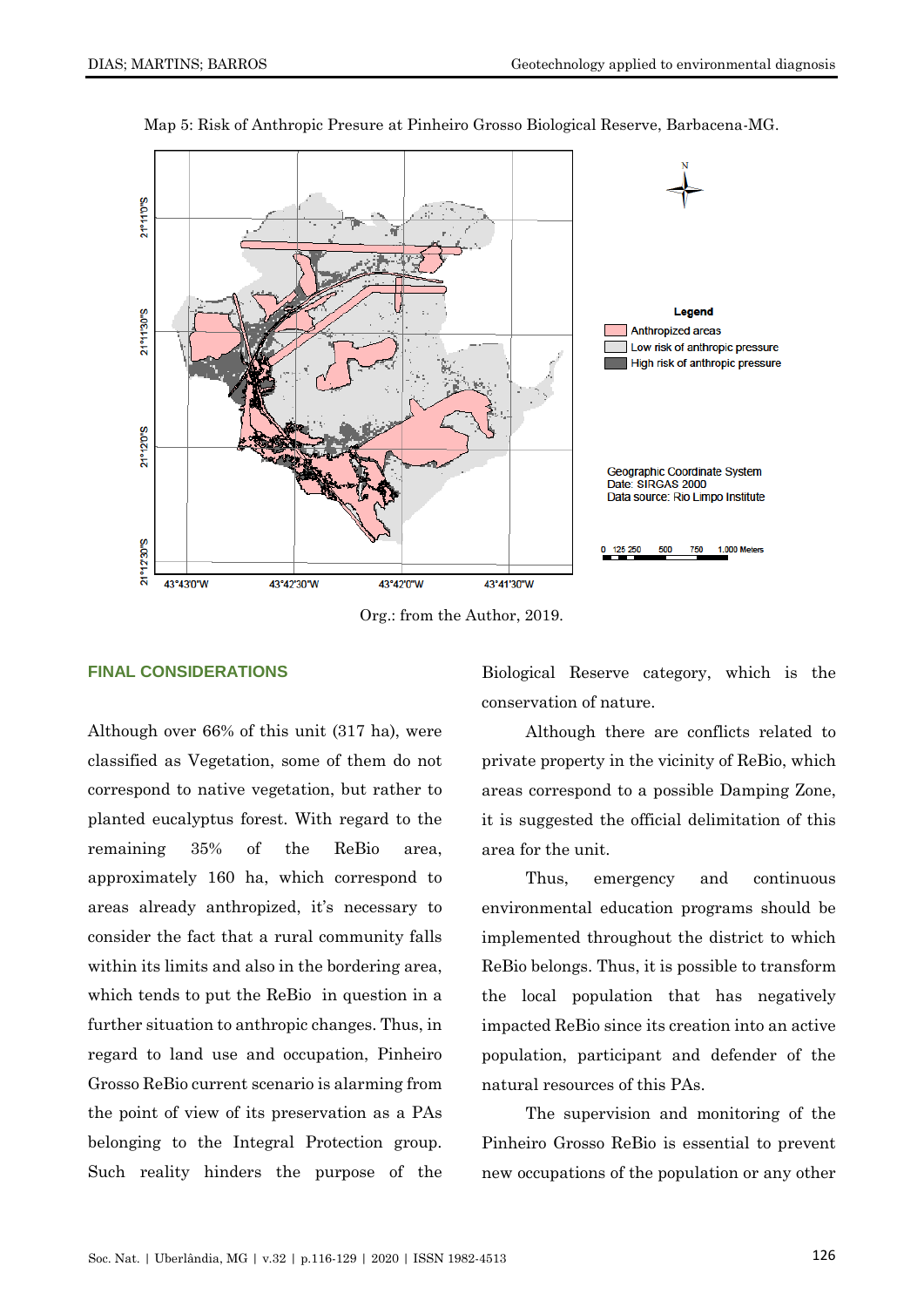infrastructure that exists near or within the limits of this PAs, and thus aggravate the current situation. Therefore, the result of the Multicriteria Analysis of this work indicated the areas with the greatest potential to be anthropically altered.

Finally, it is recommended for Pinheiro Grosso ReBio to recategorize, transforming it into a Sustainable Use Unit, so that its management objectives can be met according to Brazilian legislation.

# **ACKNOWLEDGMENTS**

The authors thank the Federal Institute of Education, Science and Technology of Southeast Minas Gerais - *Campus* Barbacena for their financial support in conducting this work.

#### **REFERENCES**

<span id="page-11-8"></span>ARAGÃO, J. G.; DUARTE, S. M. A. Uso das Geotecnologias para a Caracterização do Parque Estadual dois Irmãos, Recife-PE. **Tecn-Lógica**, Santa Cruz do Sul, v. 20, p. 26- 32, 2016.

<https://doi.org/10.17058/tecnolog.v20i1.6529>

- <span id="page-11-9"></span>BALDWIN, B.; SCHERZINGER, R.; LIPSCOMB, D.; MOCKRIN, M.; STEIN, S. Planning for land use and conservation: Assessing GISbased conservation software for land use planning. **Research Note RMRS-RN-70,** p. 1-33, 2014. [https://doi.org/10.2737/RMRS-RN-](https://doi.org/10.2737/RMRS-RN-70)[70](https://doi.org/10.2737/RMRS-RN-70)
- <span id="page-11-7"></span>BARBACENA. **Lei Municipal n<sup>o</sup> 2.250, de 30 de novembro de 1987**. [<https://leismunicipais.com.br/legislacao](https://leismunicipais.com.br/legislacao-municipal/1535/leis-de-barbacena)[municipal/1535/leis-de-barbacena>](https://leismunicipais.com.br/legislacao-municipal/1535/leis-de-barbacena) Acesso em: 20 de outubro de 2017.
- <span id="page-11-3"></span>BARROS, K. O. **Anatomia de um crime ambiental**. Tese (Doutorado em Ciência Florestal) - Universidade Federal de Viçosa – UFV. 2016.
- <span id="page-11-10"></span>BARROS, R. A.; BARBOSA, R. S. UNIDADES DE CONSERVAÇÃO: Um estudo sobre os impactos ambientais resultantes da extração de madeira na Reserva Biológica do Gurupi-MA. **InterEspaço**, v. 1, p. 270-292, 2015. [https://doi.org/10.18766/2446-](https://doi.org/10.18766/2446-6549/interespaco.v1n2p270-292) [6549/interespaco.v1n2p270-292](https://doi.org/10.18766/2446-6549/interespaco.v1n2p270-292)
- <span id="page-11-4"></span>BELLINASSI, S.; PAVÃO, A. C.; CARDOSO LEITE, E. Gestão e Uso Público de Unidades de Conservação: um olhar sobre os desafios e possibilidades. **Rev. Brasileira de Ecoturismo**, São Paulo, v.4, p.274-293, 2011. <https://doi.org/10.34024/rbecotur.2011.v4.5918>
- <span id="page-11-1"></span>BRASIL. **Lei Federal n<sup>o</sup> 4.771, de 15 de setembro de 1965**. Disponível em: [<https://www2.camara.leg.br/legin/fed/lei/196](https://www2.camara.leg.br/legin/fed/lei/1960-1969/lei-4771-15-setembro-1965-369026-publicacaooriginal-1-pl.html) [0-1969/lei-4771-15-setembro-1965-369026](https://www2.camara.leg.br/legin/fed/lei/1960-1969/lei-4771-15-setembro-1965-369026-publicacaooriginal-1-pl.html) [publicacaooriginal-1-pl.html>](https://www2.camara.leg.br/legin/fed/lei/1960-1969/lei-4771-15-setembro-1965-369026-publicacaooriginal-1-pl.html). Acesso em: 08 out. 2017.
- <span id="page-11-0"></span>**\_\_\_\_\_\_ Lei nº 9.985, de 18 de julho de 2000**. Disponível em: [http://www.icmbio.gov.br/portal/images/storie](http://www.icmbio.gov.br/portal/images/stories/comunicacao/legislacaoambientalvolume1.pdf) [s/comunicacao/legislacaoambientalvolume1.p](http://www.icmbio.gov.br/portal/images/stories/comunicacao/legislacaoambientalvolume1.pdf) [df>](http://www.icmbio.gov.br/portal/images/stories/comunicacao/legislacaoambientalvolume1.pdf). Acesso em: 12 de abril de 2019.
- \_\_\_\_\_\_ **Lei n<sup>o</sup> 11.428, de 22 de dezembro de 2006**. Disponível em: < [https://www.camara.leg.br/proposicoesWeb/pr](https://www.camara.leg.br/proposicoesWeb/prop_mostrarintegra?codteor=645180) [op\\_mostrarintegra?codteor=645180>](https://www.camara.leg.br/proposicoesWeb/prop_mostrarintegra?codteor=645180). Acesso em: 17 de abril de 2019.
- <span id="page-11-2"></span> **Lei nº 12.651, de 25 de maio de 2012**. Disponível em: < [http://www.botuvera.sc.gov.br/wp](http://www.botuvera.sc.gov.br/wp-content/uploads/2014/09/lei-12651-2012-codigo-florestal.pdf)[content/uploads/2014/09/lei-12651-2012](http://www.botuvera.sc.gov.br/wp-content/uploads/2014/09/lei-12651-2012-codigo-florestal.pdf) [codigo-florestal.pdf>](http://www.botuvera.sc.gov.br/wp-content/uploads/2014/09/lei-12651-2012-codigo-florestal.pdf). Acesso em: 08 de outubro 2017.
- <span id="page-11-12"></span>COELHO, H. A.; REZENDE, E. N. A efetiva implantação das unidades de conservação ambiental por meio da desapropriação. **Rev. do Direito Público**, v. 11, p. 165-195, 2016. [https://doi.org/10.5433/1980-](https://doi.org/10.5433/1980-511X.2016v11n2p165) [511X.2016v11n2p165](https://doi.org/10.5433/1980-511X.2016v11n2p165)
- <span id="page-11-11"></span>CRUZ, J. S.; MELO, F. M; DIAS, N. O.; VALE, C. L. Avaliação da Efetividade da Implantação e Gestão da Reserva Biológica de Pinheiro Grosso- MG. In: VI SEMINÁRIO BRASILEIRO E I ENCONTRO LATINO-AMERICANO SOBRE ÁREAS PROTEGIDAS E INCLUSÃO SOCIAL, Belo Horizonte. **Anais**... Belo Horizonte: p. 35-46. 2013.
- <span id="page-11-6"></span>DEBETIR, E. **Gestão de unidades de conservação sob influência de áreas urbanas: diagnóstico e estratégias de gestão na Ilha de Santa Catarina –Brasil**. Tese (Doutorado em Engenharia Civil) – Universidade Federal de Santa Catarina – UFSC. 2006.
- <span id="page-11-5"></span>DOUROJEANNI, M. J.; PÁDUA, M. T. J.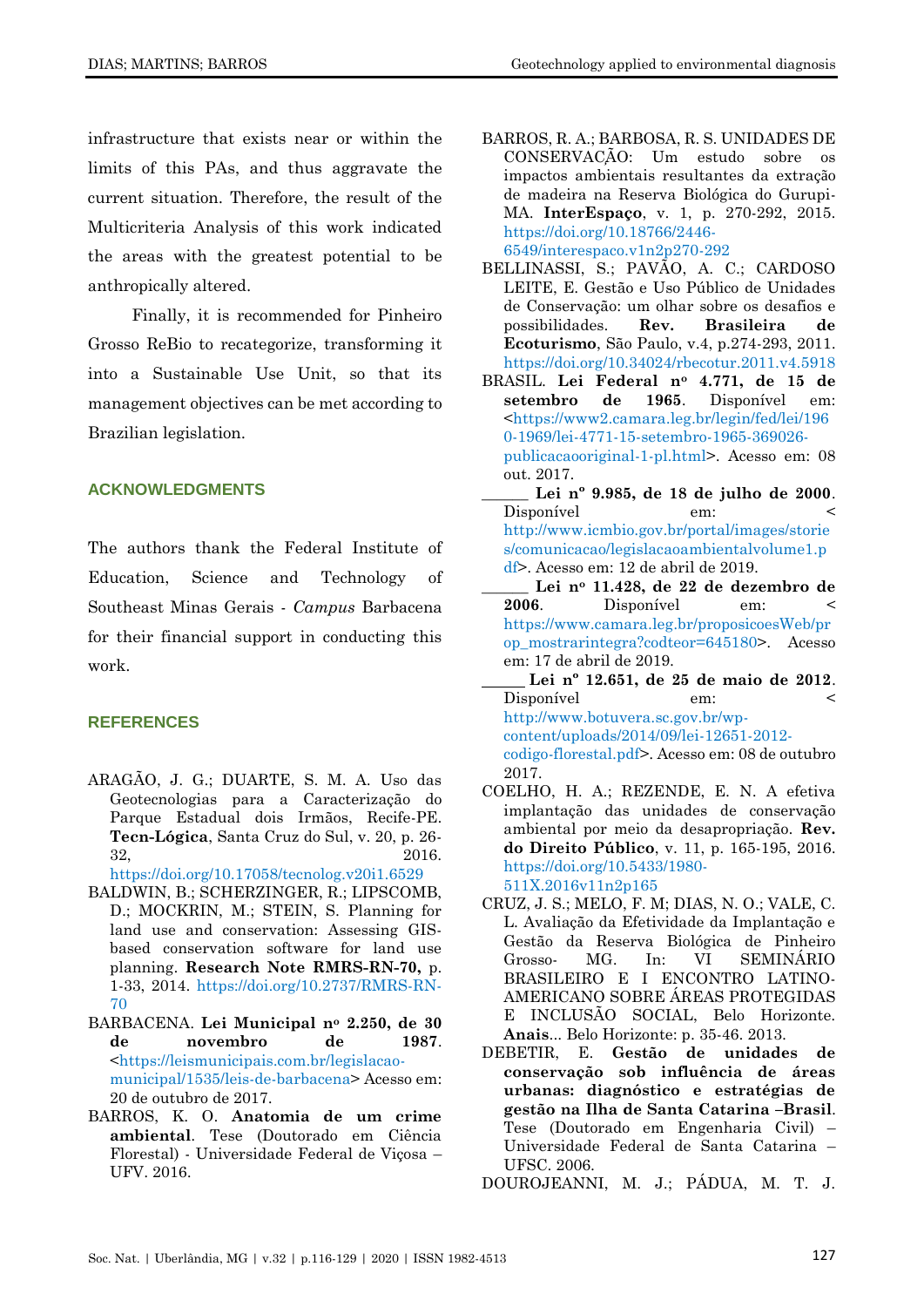**Biodiversidade:** a hora decisiva. Curitiba: Ed. UFPR & Ed. Fundação Boticário de Proteção da Natureza. 2001.

- <span id="page-12-7"></span>FARIA, H. H. Avaliação da efetividade de manejo de unidades de conservação: como proceder? In**:** CONGRESSO BRASILEIRO DE UNIDADES DE CONSERVAÇÃO, 1, 1997, Curitiba. **Anais...** IAP/UNILIVRE/Rede Nacional Pró-Unidade de Conservação. Belo Horizonte: p. 478-499. 1997.
- <span id="page-12-13"></span>[FLORES, S. S.;](http://lattes.cnpq.br/4390859529892584) GRUBER, N. S.; [MEDEIROS, R.](http://lattes.cnpq.br/9467575322597261)  [M. V.](http://lattes.cnpq.br/9467575322597261) Gestão e conflitos em Unidades de Conservação: gestão estratégica e operacional para preservação ambiental. **Para onde!?**, v. 5, p. 73-91, 2009. <https://doi.org/10.22456/1982-0003.22098>
- <span id="page-12-1"></span>GOMES, D.; MARTINELLI, D. M. C. O código florestal e o uso da propriedade rural na perspectiva da (in)constitucionalidade da reserva legal. **Cadernos de Direito**, v. 12, p. 215-233, 2012. [https://doi.org/10.15600/2238-](https://doi.org/10.15600/2238-1228/cd.v12n23p215-233) [1228/cd.v12n23p215-233](https://doi.org/10.15600/2238-1228/cd.v12n23p215-233)
- <span id="page-12-3"></span>GONÇALVES, M. P.; BRANQUINHO, F T B; FELZENSZWALB, I. Uma Análise Contextual do Funcionamento Efetivo e Participação Popular em uma Unidade de Conservação: o caso da área de proteção ambiental de Petrópolis (Rio de Janeiro: Brasil). **Soc. & Nat.**, v. 23, p.323-334, 2011. [https://doi.org/10.1590/S1982-](https://doi.org/10.1590/S1982-45132011000200014) [45132011000200014](https://doi.org/10.1590/S1982-45132011000200014)
- <span id="page-12-12"></span>IWAMA, A. Y.; LIMA, F. B.; PELLIN, A. Questão Fundiária em Áreas Protegidas: uma experiência no Parque Estadual da Pedra Branca (PEPB), Rio de Janeiro, Brasil. **Soc. & Nat**., v. 26, p. 77-93, 2014. <https://doi.org/10.1590/1982-451320140106>
- <span id="page-12-8"></span>KHANDAY, M. Y.; JAVED, K. Prioritization of sub-watersheds for conservation measures in a semi arid watershed using remote sensing and GIS. **Journal Geological Society of India**, v.88, p.185-196, 2016. <https://doi.org/10.1007/s12594-016-0477-7>
- <span id="page-12-10"></span>MOURA, A. C. M. Reflexões metodológicas como subsídio para estudos ambientais baseados em Análise de Multicritérios. In: SIMPÓSIO BRASILEIRO DE SENSORIAMENTO REMOTO, Florianópolis. **Anais...** Florianópolis: INPE. 2007, p. 21-26. 2007.
- <span id="page-12-17"></span>PINA, G. F. **Análise multicritério na identificação de áreas para a recuperação ecológica no plano de manejo ambiental municipal**. (Dissertação em Agronomia) – Universidade Estadual Paulista – UNESP. 2017.
- <span id="page-12-16"></span>PIVOTO, A. S. "Aqueles que ainda resistem": um olhar sobre as disputas territoriais associadas

ao processo de regularização fundiária do Parque Nacional da Serra do Cipó<sup>[]</sup>, MG, Brasil. **Cad. de Geografia**, v. 29, p. 420-440, 2019. [https://doi.org/10.5752/P.2318-](https://doi.org/10.5752/P.2318-2962.2019v29n57p420-440) [2962.2019v29n57p420-440](https://doi.org/10.5752/P.2318-2962.2019v29n57p420-440)

- <span id="page-12-9"></span>REIS, T. E.; COSTA, V, C. Análise da vulnerabilidade na zona de amortecimento do Parque Estadual do Ibitipoca (MG), com o uso de SIG. **Geosul**, v. 32, p. 77-96, 2017. [https://doi.org/10.5007/2177-](https://doi.org/10.5007/2177-5230.2017v32n63p77) [5230.2017v32n63p77](https://doi.org/10.5007/2177-5230.2017v32n63p77)
- <span id="page-12-0"></span>RIBEIRO, M. F.; FREITAS, M. A. V.; COSTA, C. V. O desafio da gestão ambiental de zonas de amortecimento de unidades de conservação. In: SEMINÁRIO LATINO-AMERICANO DE GEOGRAFIA FÍSICA, VI - SEMINÁRIO IBERO-AMERICANO DE GEOGRAFIA FÍSICA, 6, 2010, Coimbra. **Anais...** Coimbra: p.1-11. 2010.
- <span id="page-12-15"></span>ROCHA, L. G.; DRUMMOND, J.A.; GANEM, R.S. Parques nacionais Brasileiros: problemas fundiários e alternativas para a sua resolução. **Rev. Sociol. Polít.**, v. 18, p. 205-226, 2010. [https://doi.org/10.1590/S0104-](https://doi.org/10.1590/S0104-44782010000200013) [44782010000200013](https://doi.org/10.1590/S0104-44782010000200013)
- <span id="page-12-11"></span>SANTIAGO, B. S.; REZENDE, R. F.; FERREIRA, C. C. M. Reserva Biológica Municipal de Poço D'Anta, Juiz de Fora/MG - aspectos da fragmentação de habitat e efeito de borda. **Gaia Scientia,** v. 1, p. 53-66, 2007.
- <span id="page-12-2"></span>SANTOS, E. dos. O princípio da proibição do retrocesso socioambiental e o "novo" Código Florestal. **Rev. Direito Eco. Socioambiental**, v 3, p. 505-529, 2012. [https://doi.org/10.7213/rev.dir.econ.socioambie](https://doi.org/10.7213/rev.dir.econ.socioambienta.03.002.AO09) [nta.03.002.AO09](https://doi.org/10.7213/rev.dir.econ.socioambienta.03.002.AO09)
- <span id="page-12-14"></span>SILVA, C. F.; SILVA, H. A. DIREITO DE PROPRIEDADE E PROTEÇÃO AMBIENTAL: estudo de caso das unidades de conservação da natureza no município de Barbacena – MG. **Vianna Sapiens**, v. 5, p. 112-147, 2014.
- <span id="page-12-4"></span>SILVA, M. M.; MUCCI, J. L. N.; PELICIONI, M. C. F. A área de proteção ambiental 'Fazenda e Parque do Carmo': os problemas ambientais, as dificuldades de gestão e a influência na qualidade de vida da população. **O Mundo da Saúde**, v. 30, p. 544-550. 2006. <https://doi.org/10.15343/0104-7809.200630.4.3>
- <span id="page-12-5"></span>SIMON, A. Aspectos socioambientais do Parque Estadual da Serra da Tiririca. In: Plúrima – **Rev. da Faculdade de Direito da UFF**, v. 24, p. 9-52, 2001.
- <span id="page-12-6"></span>TERRA, T. N.; ROZELY, F. S. Jureia: um bom (ou mau?) exemplo da influência de políticas sobre a conservação da natureza e a qualidade de vida. **REU**, v. 37, p. 37-49, 2011.